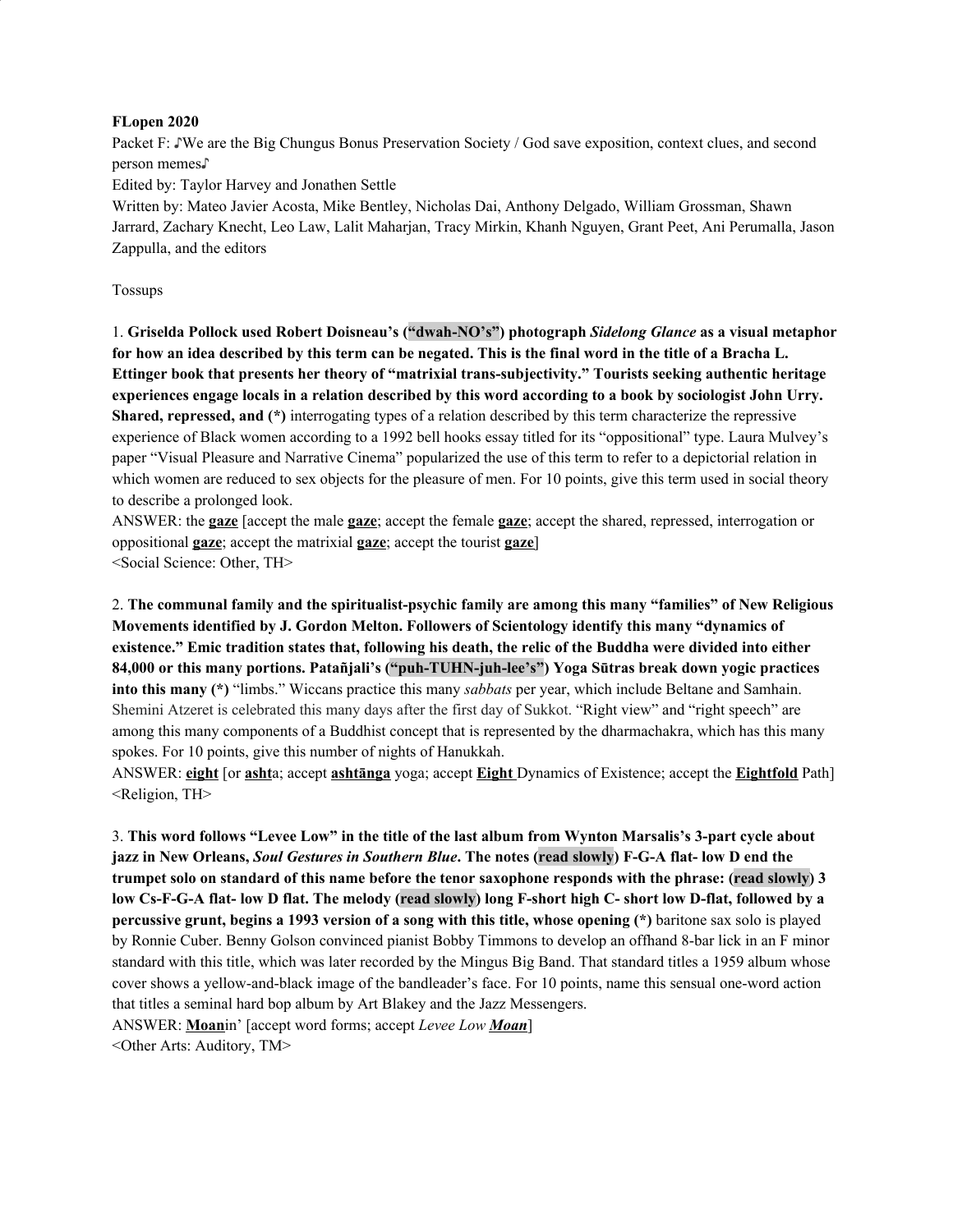4. When reclining on a couch, this character smashes a jug and yells at his servant for not looking at him while setting the table, causing the servant to huddle near a statue in fear. In a dream, this character tells a man called "the philosopher" that cowardice is the most terrible vice. This character sits in an armchair for two thousand years, repeatedly saying that the moon gives him insomnia before walking on a path made of moonlight with a man he earlier persecuted. This character secretly goes to a grotto to stab a man and take **his (\*)** thirty tetradrachms. A former resident of a basement near Arbat burns a manuscript of a novel about this character, only to have it recovered by Woland, who tells the novel's author that "manuscripts don't burn." For 10 points, name this procurator of Judea from *The Master and Margarita*, who orders the crucifixion of Jesus Christ. ANSWER: **Pontius Pilate** [accept either underlined portion; accept the **Procurator** until it is read] <Long Fiction, LL>

5. **The one-eyed, one-legged, one-handed commander Blas de Lezo led forces in the defense of a port city during this conflict. Thomas Wentworth became a leading commander in this conflict following Lord Cathcart's death of dysentery on Dominica. George Anson ended up circumnavigating the globe during his attempts to capture galleons in this conflict. During this war, forces under Edward (\*)** Vernon dismantled Fort San Jeronimo after capturing Porto Bello. Major engagements in this war include James Oglethorpe's victory at Bloody Marsh in Georgia and the failed assault on Cartagena de Indias. This conflict began after a man testified before parliament that a member of the *guarda costa* had assaulted him aboard the *Rebecca*. For 10 points, name this Anglo-Spanish conflict that began in 1739, supposedly instigated by a buccaneer removing a sailor's body part. ANSWER: War of **Jenkin's Ear** [accept Guerra del **Asiento**; prompt on War of the Austrian Succession] <Post-500 Euro History, TH>

6. Two answers required. In The World Republic of Letters, a critic from one of these two countries championed a group of authors from the other country as the first "world" literary figures. An author born in one of these countries tried to become a painter in the other, where he wrote Confessions of a Young Man and Esther *Waters.* An author from one of these countries used an insurrection in the other for the setting of his comic-erotic novel We Always Treat Women Too Well. Shortly after moving from one of these countries to the **other, an author published the essay (\*)** "Dante… Bruno. Vico.. Joyce" and the poem "Whoroscope." A playwright born in one of these countries used the language of the other to write a play in which two men conclude they will get erections if they hang themselves. For 10 points, name these two countries, respectively the birth country of Samuel Beckett and where he wrote *Waiting for Godot*. ANSWER: **Ireland** [or Republic of **Ireland**; or **Éire**] AND

**France** [or **French** Republic; or République **française**]

(The unmentioned authors, in order, are Pascale Casanova, George Moore, and Raymond Queneau.) <Other Literature, TH>

7. During a landmark one of these procedures, a man was unable to take a photo with a chest-mounted **camera due to the unexpected ballooning of an item named** *Berkut***. The AMS-02 detector was repaired** during a series of these procedures performed in late 2019 and early 2020. Participants typically "camp out" in a chamber called *Quest* the night before undergoing one of these procedures. Strela cranes were used to **move cargo and people around during (\*)** Soviet examples of these procedures. Alexei Leonov was the first person to perform one of these procedures. The SAFER propulsion backpack replaced the Manned Maneuvering Units once used during these procedures, which have reduced the need for tethering. For 10 points, name these procedures in which astronauts move around outside of spacecraft.

ANSWER: **spacewalk**s [accept **extravehicular activity** or **EVA**; accept **moonwalk**; prompt on going into outer space by asking "in what specific manner?"

<Other Academic, TH>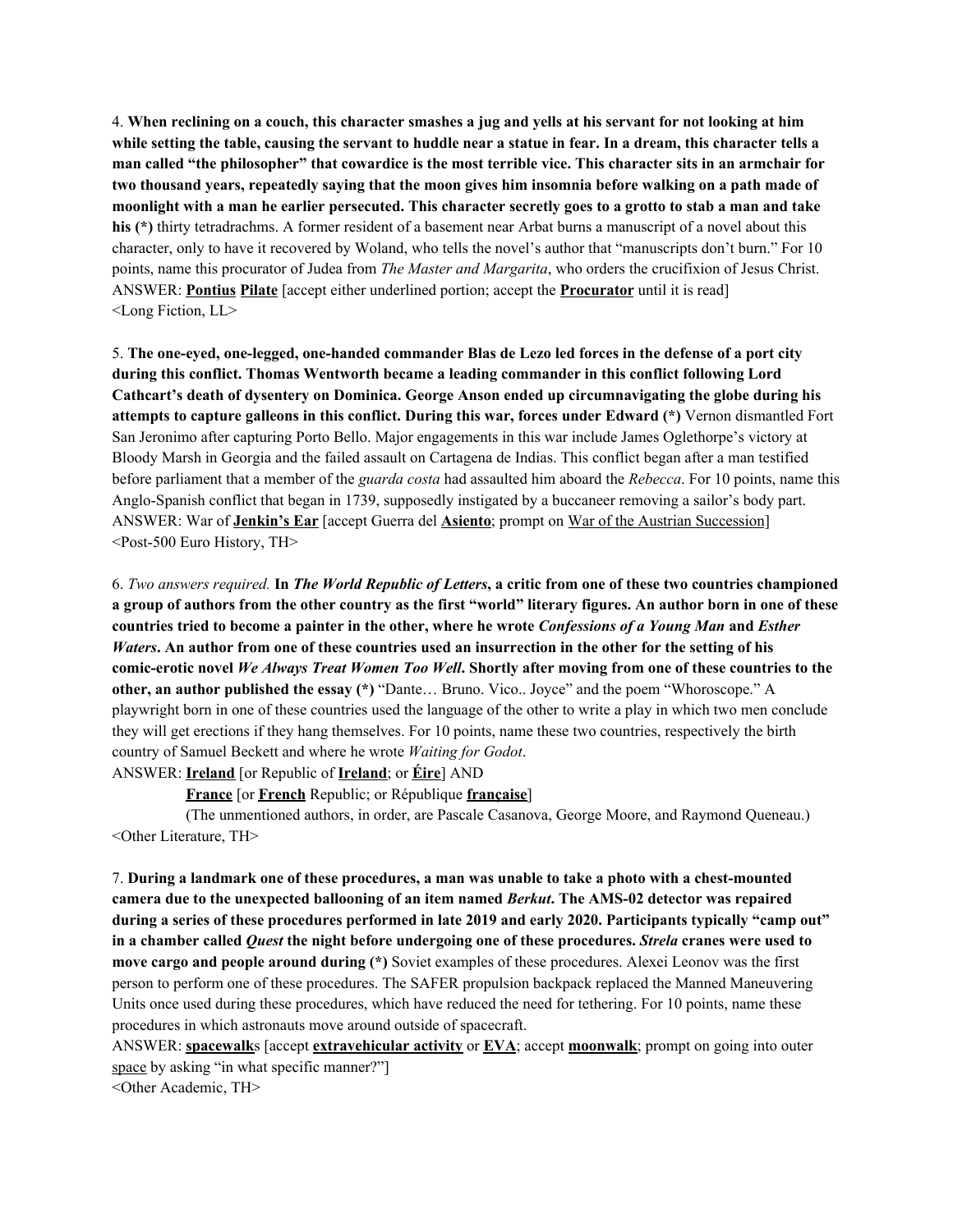8. A leader known for his opposition to these people kept a small dog with him at all times to scare them away **and would open assembly meetings by reading a poem ending "he who worships God is a Barbarian."** Opposing these people was the organizing force in the founding of the Justice Party in 1916. A subgroup of **these people organized restrictions around the Mahadev complex, leading to (emphasize)** *another* **group to organize a liberation movement based at the (\*)** Vaikom temple. Mahatma Gandhi's rival Periyar E. V. Ramasamy was best known for vociferously opposing the political and economic hegemony of these people. Thousands of dalits led by B. R. Ambedkar converted to Buddhism to escape from a system headed by these people. For 10 points name this group of Hindus who occupy the topmost position in the Indian caste system. ANSWER: **Brahmin**s [prompt on Hindus; prompt on high caste or upper caste Hindus or similar answers] <Other History, TH>

9. By evading back-action effects, the cross-Kerr effect can be used to perform this process in a manner that **satisfies QND requirements. In the POVM representation of this process, the positive semi-definite operators** associated with it are not required to be orthogonal. Misra and Sudarshan first theorized that decay processes can be inhibited by rapidly performing this process. The orthodox theory of this process treats it as a  $(*)$ projection of the original state onto a particular eigenstate. By showing that interactions with the environment suppress interference terms, decoherence theory explains why this process is not a problem in practice. Commonly described as the collapse of the wave function, this process finds the values of observables. For 10 points, name this process that cannot be performed simultaneously to determine a particle's position and momentum. ANSWER: **measurement** [or **observation**; accept **wave function collapse** before "collapse"] <Physics, JS>

10. This actress's memoir details her mother's serious car accident after her stepfather cut a car's brakes and her visits to L.A.'s Laugh Factory Comedy Camp in lieu of traditional therapy. This comedian tells the life story of French art historian Rose Valland in an episode of Drunk History. A character voiced by this actress has a rich aunt named Tallulah on a show created by Lisa Hanawalt. This author of The (\*) Last Black *Unicorn* played a character who asserts, "you can't get no infection in your booty hole. It's a booty hole." This star of a 2017 Showtime special subtitled "She Ready! From the Hood to Hollywood!" voices Tuca on *Tuca & Bertie*. This actress's breakout role was in a film centering on the Essence Festival in New Orleans co-starring Regina Hall, Jada Pinkett Smith and Queen Latifah. For 10 points, name this star of *Girls Trip*. ANSWER: Tiffany **Haddish** [or Tiffany Sara Cornilia **Haddish**] <Pop Culture, MB>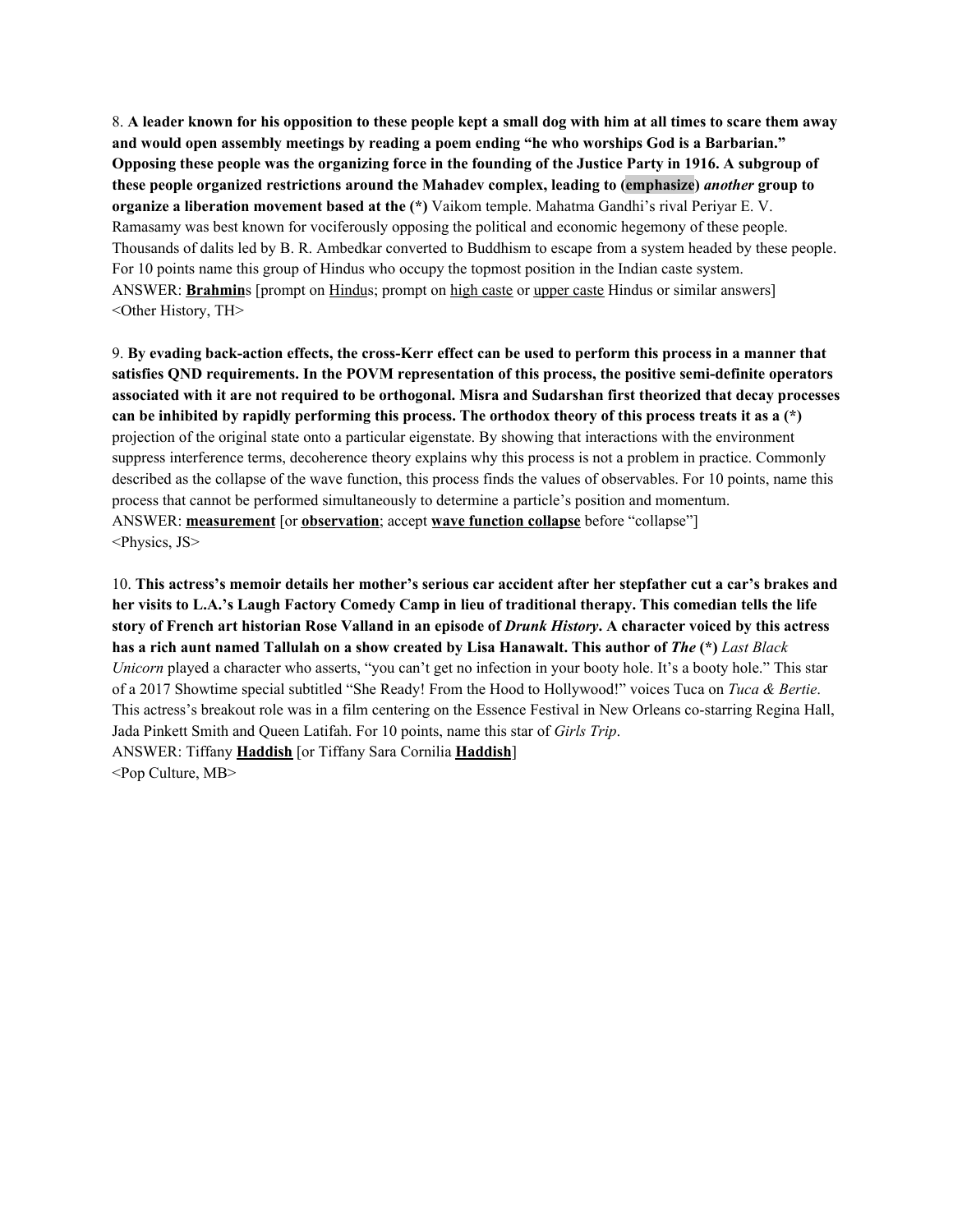#### *Note to moderators: please read the answer line carefully before reading the question.*

11. *Description acceptable.* **State-of-the-art laboratory studies of this process use continuous flow streamwise thermal gradient counters manufactured by DMT, but it was first studied by amateur scientist John Aitken using koniscopes. Charlson, Lovelock, Andreae, and Warren proposed that increased production of dimethylsulphide decreases forcing because the rate of this process increases. This process creates visible** features in swirling eddies called rotors that are found underneath the crests of lee waves. This process often begins at the LCL, which can be found on a skew-T diagram at the intersection of a mixing ratio line and a **(\*)** dry adiabat. Hygroscopic aerosols about 0.1 micrometers in diameter serve as nuclei for this process. This process occurs when orographic lift forces air parcels to rise and cool. For 10 points, name this meteorological process that creates masses of liquid droplets.

ANSWER: **cloud formation** [accept answers indicating the **creation** or **synthesis** of **cloud**s; accept answers indicating more specific types of clouds, for example cumulus **cloud formation**; accept **droplet formation** or descriptions of **droplet**s **form**ing until "droplets" is read; accept **ice** crystal **formation** or descriptions of **ice** crystals **form**ing; prompt on condensation or nucleation by asking "what macroscale process results from atmospheric condensation/nucleation?"]

<Other Science: Earth Science, TH>

12. It's not Ralph, but a contemporary composer with this first name adapted Blake's Song of Innocence and *Experience* into a massive choral song cycle and is known for his Joplin-esque piano rags. Another composer **with this first name drew on 18th-century hymns for his** *New England Triptych* **and nicknamed his tenth symphony "American Muse." Another composer with this first name spent seven months trying to figure out** how to set the word "gold" from a text by Osbert Sitwell while working on a vocal piece commissioned by the **(\*)** BBC. Paul Hindemith gave the first performance of a viola concerto by a composer with this first name after it was rejected by Lionel Tertis. This first name is shared by an American composer with the surname Schuman and a composer who wrote the oratorio *Belshazzar's Feast.* For 10 points, give the first name of the English composer with the surname Walton.

ANSWER: **William** [accept **William** Bolcom; accept **William** Schuman; accept **William** Walton] <Classical Music, TH>

13. **The kidnapping of two members of this organization is the subject of Joseph Wambaugh's book** *The Onion Field***. A head of this organization drew controversy when he suggested that, since Black people's arteries opened slower than whites, they are not "normal people." Two members of this organization killed Eula Love during a conflict over late collection of a utility bill. During Operation Hammer, this organization's (\*)** CRASH special unit controversially destroyed two apartment buildings. After being attacked by members of this organization, a man famously asked "can't we all get along?" A racist member of this organization named Mark Fuhrman was a key witness during the trial of O. J. Simpson. For 10 points, a 1992 riot occured after several officers of what organization were acquitted for the beating of Rodney King? ANSWER: **LAPD** [or the **L**os **A**ngeles **P**olice **D**epartment] <US History, TH>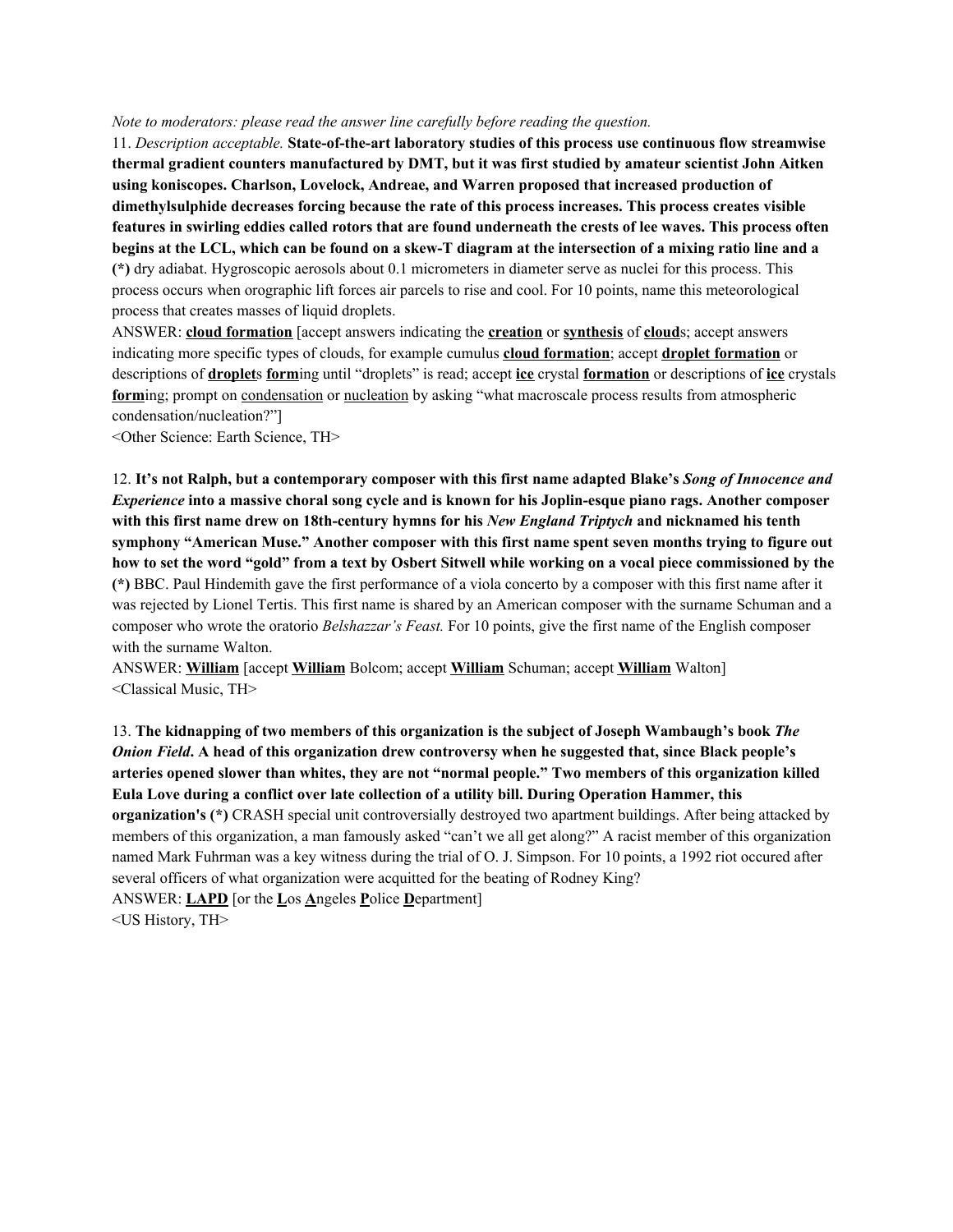14. **Assuming this mathematical behavior and a radially symmetric spread, an invasive species's range increases linearly with time, as Skellam showed with muskrats in the New World. A density dependence factor, theta, partially names a predation model whose fundamental assumptions are: a nonlinear functional** response and that this mathematical behavior is *not* accurate. This behavior is characterized by lambda in the **Euler–Lotka equation, which assumes it is valid for populations with stable age distributions. After the lag phase, (\*)** bacteria cultures exhibit this behavior. In the absence of predation, the prey in the Lotka–Volterra model display this behavior because they have an unlimited food supply. At low populations, logistic growth resembles this behavior. For 10 points, name this behavior modeled as the equation: population size equals a constant times e raised to the r-t.

ANSWER: **exponential growth** [accept **exponential population growth**; accept **logarithmic phase**; accept **exponential phase**; accept **geometric growth**; prompt on growth or population growth by asking "what type of growth?"] (The model in the second clue is theta-logistic predation.) <Biology, JS>

15. **This poet used royal rhyme in a dialogue poem in which "nottebrown Ellynor" and "Juga fayre" lament** their sweethearts' deaths in the Wars of the Roses. In another poem, this author described an elderly pilgrim **caught in a storm who is refused entry to the Seyncte Godwynes ("SAY-nekt GOD-wines") convent before** being taken in by a humble priest. This poet of "An Excellent Ballad of Charitie" wrote a satirical "Last Will **and Testament" shortly before leaving his hometown of Bristol. The speaker of Wordsworth's "Resolution and Independence" calls this author "the marvelous (\*)** Boy" who "walked in glory and in joy / Following his plough, along the mountain-side." This poet is the dedicatee of Keats's *Endymion*. For 10 points, name this 18th-century proto-romantic poet who forged a number of poems he attributed to the medieval priest Thomas Rowley before killing himself at age 17.

ANSWER: Thomas **Chatterton** [prompt on Thomas Rowley before "Rowley" is read by asking "who was the real life author who used that pseudonym?"]

<Poetry, TH>

16. A governor from this country with the personal motto "I deny" was assassinated in a coffee shop by a man he cuckolded, an event that set into motion the overthrow of a president. Excessive flogging of a sailor from **this country led to the Revolt of the Lash. This country's "saddling-up" economic bubble burst under its second president, who was nicknamed the "Iron Marshal." In this country's sham 1910 election, the Civilian Campaign led by (\*)** Ruy Barbosa lost by a wide margin to a nephew of this country's first president. This country was the third in the world to construct dreadnoughts, and it sent the DNOG naval detachment to participate in World War I. *Tenentes* led by future PCB leader Luis Carlos Prestes rebelled several times against this country's corrupt "coffee with milk" politics. For 10 points, name this country where the Old Republic was founded following the deposition of Pedro II.

ANSWER: **Brazil** [or Federative Republic of **Brazil**; or República Federativa do **Brasil**] (The first clue refers to the assassination of João Pessoa Cavalcanti de Albuquerque.) <World History, KN>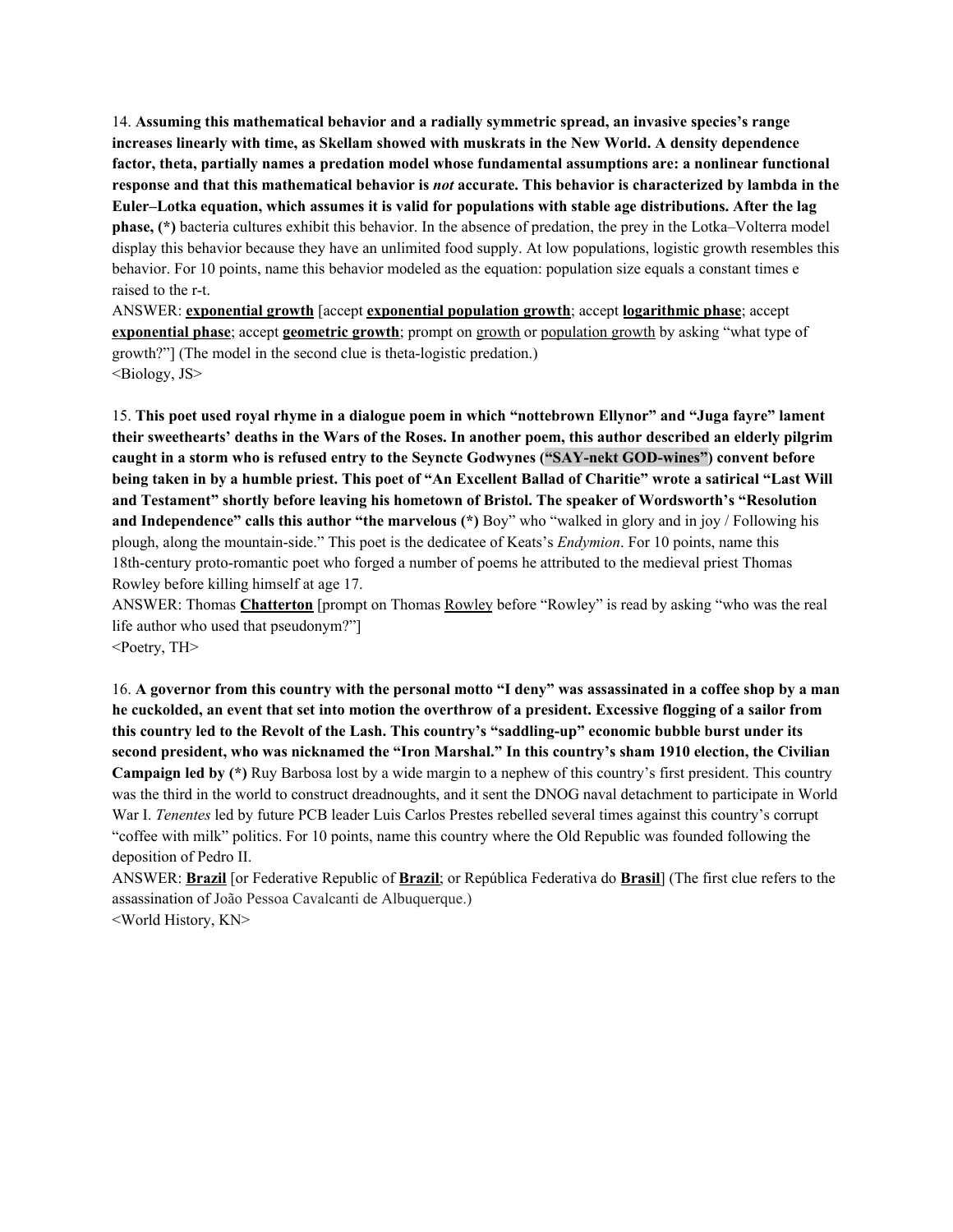17. The aesthetic theories of Albertus Magnus may have inspired a painting of one of these places in which a small demon gazes up at a seated St. George near a hexagonal table while St. Barbara draws water from a well; that painting is attributed to the Upper Rhenish Master. Two small angels crown a red robed Mary in one of these places in a painting by Martin Schongauer. One of these places is shown in the left third of Fra **Angelico's (\*)** Cortona Altarpiece, which shows an Annunciation. The virginity of Mary is allegorized in a genre of late medieval and early Renaissance paintings named for "walled" types of these places. The left panel of a painting named for one of these places features a pale giraffe behind an ornate pink fountain and a "tree man" in its hellish right panel. For 10 points, name this type of place where sinners frolic in a Bosch painting depicting "earthly delights."

ANSWER: **garden** [accept *Paradiesgärtlein* or the *Little Garden of Paradise*; accept *Garden of Earthly Delights;* accept walled **garden**; accept **rose** garden; accept *hortus conclusus*; accept the **Garden** of Eden; prompt on courtyard]

<Painting/Sculpture, TH>

18. Sticky rice mixed with this ingredient is coated in peanut powder and served on a stick in a popular **Taiwanese street food. This ingredient is whipped and mixed with pilsner, flour, and eggs to make a** namesake type of pancake enjoved in Scandinavia. This base is flavored with cognac and lemon to make the Rouennaise sauce served with Canard ("cah-NAR") à la presse. A mixture of vinegar and this ingredient is the **signature ingredient in the Portuguese dish (\*)** cabidela. The Filipino dinuguan and the Polish czernina are soups that use this ingredient as a base. A class of foods named for this ingredient includes the Latin American *morcilla* and the European *kaszanka*. Grains, fats and spices are mixed with this liquid to make black pudding. For 10 points, name this animal-derived liquid used to make a namesake type of sausage when it is allowed to coagulate. ANSWER: animal **blood** [accept duck, cow, chicken, pork or the **blood** of any specific animal; accept **blood** sausage; prompt on sausage by asking "made from what substance?" <Other Academic, TH>

19. In their book on this thinker, Pasnau and Shields give the example of a snake digesting a gerbil to **demonstrate how this thinker believed immanent rather than transeunt causation was a hallmark of life. Haldane and Lee coined the term "epigenetic primordia" to explain this thinker's position on human ensoulment. This thinker wrote that the senses are "cognizant only of singulars" while the intellect is "cognizant of universals" in a treatise likely meant to aid (\*)** missionaries. This hylomorphic dualist claimed that the soul is simply "the form of the body" in a commentary on Aristotle's *De anima*. The first of a set of statements made by this philosopher notes that all movement must be caused, necessitating an "unmoved mover." For 10 points, name this philosopher who presented a theory of mind along with five proofs of God's existence in *Summa Theologica*.

ANSWER: St. Thomas **Aquinas** [accept *Doctor Angeicus* or *Doctor Communis*] <Philosophy, TH>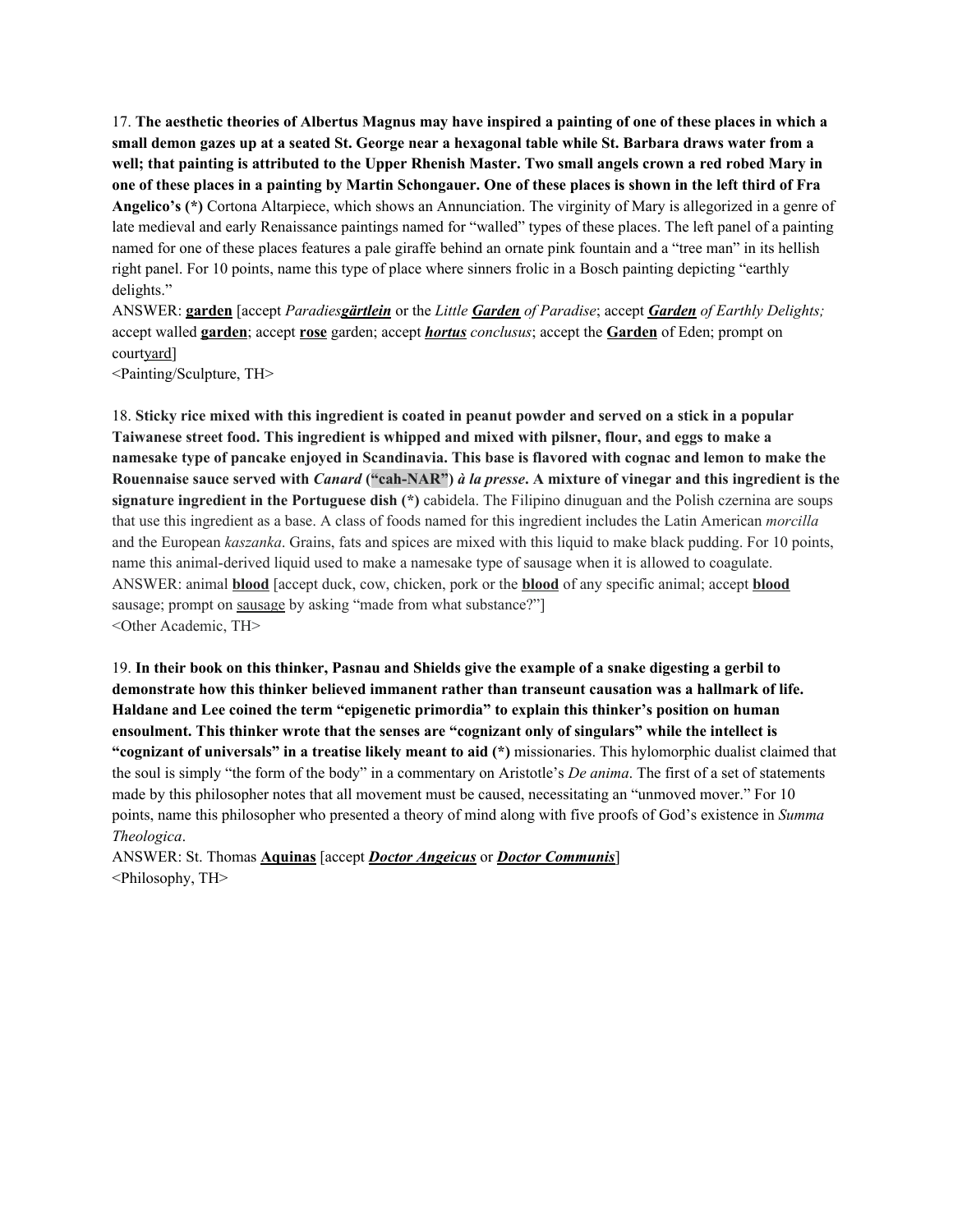20. **The "profound silence" and "lonely light" experienced by a character in this location echoes the "paradoxical beauty of nature" described in its author's final work. While discussing an event in this** location, an itinerant compares the "evanescence" of life to "the morning dew or a flash of lightning." A sudden gust of wind reveals a woman's inspiring resemblance to a "Bodhisattva" prior to an event in this **location, which ironically leads that same woman to consider herself "forsaken [...] by Kannon" while** (\*) confessing in a temple. The victim of a crime in this location claims he committed suicide while being contacted through a spiritual medium. A woodcutter provides the first of seven conflicting narratives concerning a samurai's murder in, for 10 points, what title location of a short story by Ryūnosuke Akutagawa? ANSWER: a bamboo **grove** [accept "In a **Grove**"; accept "**Yaba** no Naka"] (The work referenced in the first line is Akutagawa's suicide note, "A Note to a Certain Old Friend.") **<**Short Fiction, TM>

21. I. M. Linforth denied the historicity of a cultural institution centered on this individual in a 1941 book titled The Arts of [This Figure]. This figure possesses "many qualities of the snark" and "one important resemblance to the Cheshire Cat," according to a 1935 religious history by W. K. C. Guthrie. Ibycus first **described this figure as** *Onomakluton***, or "famous-of-name," possibly punning on the name of Onomacritus, who, with Cercops, wrote (\*)** 87 hexametric works under this figure's name. Michael Schmidt's *The First Poets* opens by discussing this figure, whose *katábasis* inspired a set of ancient mysteries whose cosmogony centered on Zagreus. Plato's *Symposium* explains why the gods favored Alcestis over this figure, as he "lacked the spirit to die for the sake of love" after his bride was bitten by a snake. For 10 points, name this Thracian poet who tried to leave Hades with Eurydice.

ANSWER: **Orpheus** [accept **Orphism**; accept the **Orphic** religion, the **Orphic** tradition, or the **Orphic** mysteries] <Mythology, TM>

22. To increase sensitivity of measurements on this type of sample, energy splittings are designed to be equal **in Hartmann–Hahn cross-polarization. Recoupling this type of sample is hindered by truncation, in which** non-commuting interactions cause the C, D, E, and F terms of the dipolar alphabet to vanish. The random distribution of theta in paramagnetic samples of this type shows up as a Pake doublet, which is used to find **bond lengths. A change in the Larmor frequency proportional to the Pauli susceptibility called the Knight shift occurs in samples of this type. To lessen (\*)** dipolar coupling and chemical shielding interactions, samples in this phase are packed into a rotor placed at 54.74 degrees to the magnetic field. For 10 points, samples in what phase of matter are spun at the "magic angle" to reduce anisotropies not present when NMR is run on solutions? ANSWER: **solid** samples [accept **solid**-state nuclear magnetic resonance or **solid**-state NMR; accept **metal** samples or **metallic** samples; accept **powder** samples; accept **crystal** samples or **crystalline** samples] <Chemistry, JS>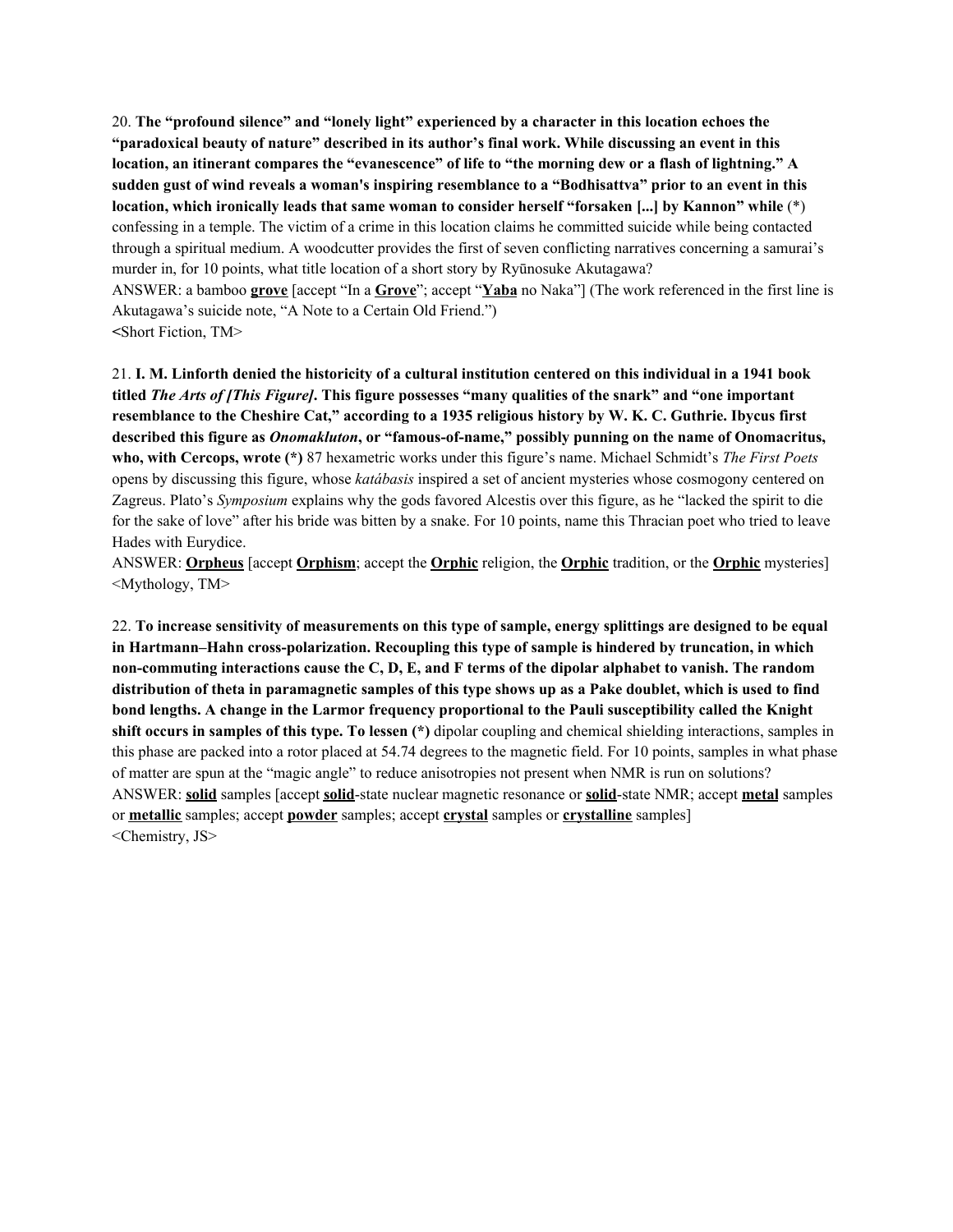Bonuses

1. The most skilled of these performers were sent to institutions to be trained by Richinarii and Ursari. For 10 points each:

[m] Name these non-human performers that were accompanied by *skomorokhi* in town squares. These performers were trained to associate certain musical keys with hot coals and were eventually outlawed in the late 19th century. ANSWER: **tame bear** [or **dancing bear** or *tantsuyushchiy medved*; prompt on bears by asking "what activity were those bears known for?"]

[e] The Ursari bear trainings were usually people of this ethnicity that also worked as Old World monkey handlers in Bulgaria. These largely nomadic people were the target of the Porajmos during World War II.

### ANSWER: **Roma**ni People [or **Roma**ny]

[h] Because trainers were so concerned that bears would not be able to recognize when *skomorokhi* played pizzicato on a balalaika, they instead used these instruments from the zither family. These Novgorodian instruments came in clavichord and Krylovidnye varieties.

### ANSWER: **gusli**

<Post-500 European History, ZF>

2. Thomas Hardy once quipped that "America has two great attractions: the skyscrapers and the poetry of [this author]." For 10 points each:

[e] Name this poet who was one of many female lyricists to be discredited by critics in the mid-20th century. This poet's collection *A Few Figs From Thistles* includes a poem beginning "My candle burns at both ends." ANSWER: Edna St. Vincent **Millay**

[m] The line "Time does not bring relief; you all have lied" opens a sonnet about heartbreak in Millay's collection titled for this long poem. This poem, an account of being buried alive in the wide expanse of the universe, opens with the lines "All I could see from where I stood / Was three long mountains and wood."

#### ANSWER: "**Renascence**"

[h] This word is the last word of Millay's poem "The Penitent." The poem's speaker resolves to be troubled no more by her "Little Sorrow" and "Little Sin" before a line ending with this word follows "But if I can't be sorry, why". ANSWER: "I might as well be **glad**!"

<Poetry, JS>

3. This word proceeds "core" in a portmanteau term used to described hardcore and metal bands whose lyrics explore Islamic themes. For 10 points each:

[h] Give this Arabic term usually translated as "piety" or "fear of God." Individuals who possess this quality and thus are conscious of God are termed *muttaqin*.

# ANSWER: *taqwa* [accept **taqwacore**]

[e] Another Islam-inspired rock subgenre is named for this mystical movement, exemplified by the Pakistani band Junoon. Mevlevi Dervishes from this tradition are known for their whirling dance.

# ANSWER: **Sufi**sm [accept **Sufi** rock]

[m] This Sufi practice, which can be translated as "remembrance" or "utterance," can be accompanied by music and dance. Individuals engaging in this practice typically recite short devotional passages and count on prayer beads. ANSWER: *dhikr*

<Religion, TH>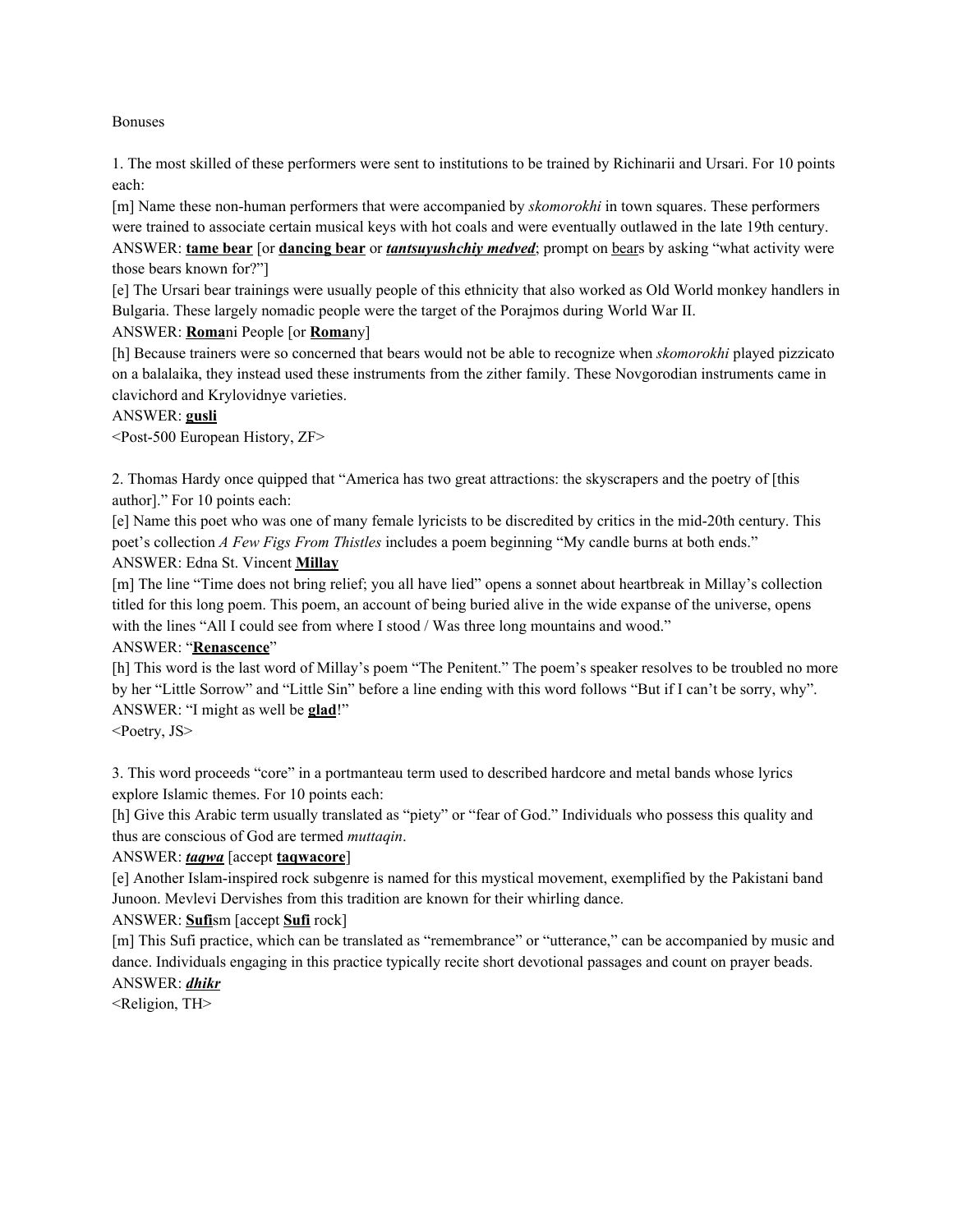4. While sitting next to its composer at a performance in his honor, Leo Tolstoy burst into tears while listening to this movement. For 10 points each:

[h] Name this B-flat major movement of a chamber piece later arranged by its composer for cello and string orchestra. Its melody derives from a folk song its composer heard from a carpenter while visiting his sister in Kamenka. You may give either the tempo marking (pause) *or* the composer, piece and movement number.

ANSWER: *andante cantabile* [accept the **second** movement of Pytor **Tchaikovsky**'s **string quartet** No. **1**; accept the **second** movement of **Tchaikovsky**'s **Opus. 11**]

[e] Another famous Tchaikovsky string piece is his C major work in this genre for string orchestra. Mozart's *Eine Kleine Nachtmusik* is a piece in this genre of typically light music written in honor of a person or thing.

ANSWER: **serenade** [accept **serenata**; accept string **serenade**]

[m] A lesser known Tchaikovsky chamber piece is his *Adagio molto* in E-flat, scored for string quartet plus one of these instruments. Mozart wrote a double concerto for flute and this larger instrument.

### ANSWER: concert **harp**

<Classical Music, TH>

5. Answer the following about drawing rays to construct the image produced by spherical lenses, for 10 points each. [m] Traditionally, this many principal rays are drawn from the highest point on the object to the highest point on the image, although one of them is not technically needed to locate the image.

# ANSWER: **three**

[e] The ray through this point denoted *F* must be parallel to the optical axis after being refracted.

ANSWER: **focal** point [or principle **focus**]

[h] The graphically determined image size and position can be verified using the Gaussian formula for a single spherical surface separating two media with indexes of refraction *n* and *n*-prime. The formula states that *n* over the object distance plus *n*-prime over the image distance equals this expression of *n*, *n*-prime, and the radius of curvature, *r*. You have 10 seconds.

ANSWER: *n* **minus** *n***-prime over** *r* [or *n* **divided by** *r* **minus** *n***-prime divided by** *r*; accept equivalents to the following two expressions:  $(n - n\text{-prime}) / r$  or  $n/r - n\text{-prime}/r$ <Physics, JS>

6. Broadly categorized into step-in, strap-on, or hybrid types, these items can be used either in the toe-centered "German technique" or the flat-footed "French method." For 10 points each:

[m] Name these ice climbing accessories, which increase traction by attaching a number of steel or aluminum spikes to the bottom and sides climbing boots.

# ANSWER: **crampon**s

[e] High altitude climbing often requires bottles of this substance to be used in conjunction with a regulator. Nearly all Mt. Everest climbers carry canisters of this substance to circumvent the natural restrictions of the "Death Zone." ANSWER: bottled **oxygen** [accept **O2**]

[h] After being placed in a rock crack, these fall prevention devices function by expanding when a downward force is applied, creating massive friction. With hexes and nuts, these devices have largely replaced the hammer-driven piton since the 1970s' "clean climbing" movement.

ANSWER: spring-loaded **cam**ming devices [accept **cam**s; accept **SLCD**s; accept **Friend**s] <Other Academic, TM>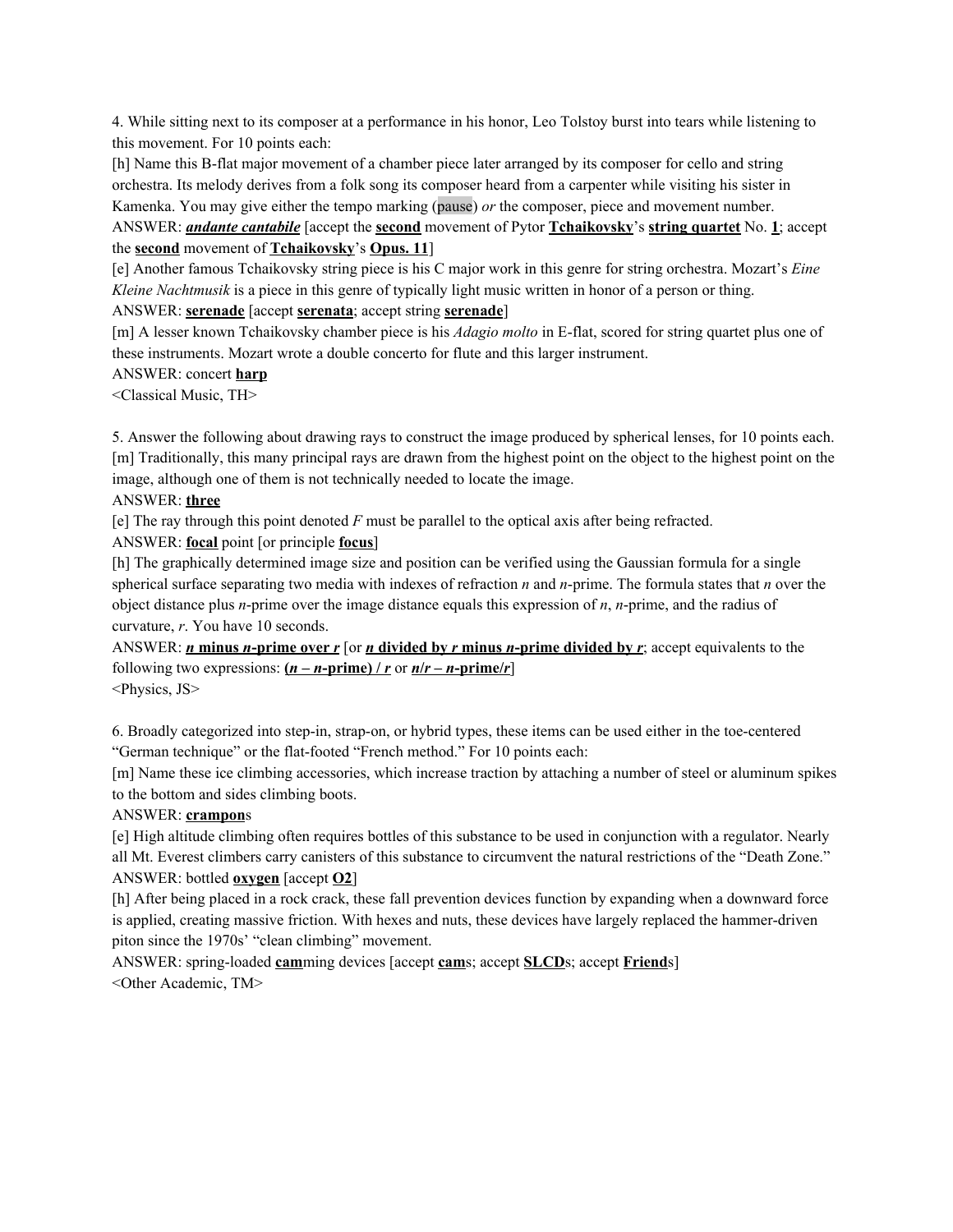7. The study of reactions at equilibrium is an important application of thermodynamics. For 10 points each:

[m] A fundamental relation at chemical equilibrium says that, since the total change in Gibbs free energy is zero, the change in the standard molar reaction Gibbs free energy equals this expression or its negative. Give your answers in terms of the ideal gas constant, R, the temperature T, and the equilibrium constant, K-sub-eq.

#### ANSWER: **RT ln K-sub-eq** [accept **R times T times** the natural **log of K-sub-eq**]

[h] At equilibrium, Gibbs free energy must be at a minimum with respect to this quantity. The number of moles of a reactant is equal to its initial number of moles minus its stoichiometric coefficient times this quantity.

### ANSWER: **extent of reaction** [prompt on xi]

[e] One manner of expressing this principle is to write K-sub-eq in terms of extent of reaction and pressure, and note that a pressure change will change the equilibrium extent of reaction. This principle relates changes in external conditions to changes in the equilibrium position.

ANSWER: Le **Châtelier**'s principle

<Chemistry, JS>

8. An essay titled for this concept discusses the notion of the "absolute fake," in which imitations are made as improvement rather than imitations of the real world. For 10 points each:

[m] Name this concept discussed in an Umberto Eco book titled for *Travels in [it]*. Eco cites Disneyland as the foremost example of this concept for its emphasis on recreations and themed environments.

ANSWER: **hyperreality** [accept the **hyperreal**; accept *Travels in Hyperreality*]

[e] This French postmodernist explored the concept of hyperreality in his book *Simulacra and Simulation*. ANSWER: Jean **Baudrillard** ("boh-dree-YARR")

[h] This philosopher of technology discussed the relationship between hyperreality and hyperactivity in his book *Crossing the Postmodern Divide*. This thinker drew on Heidegger's notion of *Gestell* in developing the "device paradigm" in the book *Technology and the Character of Contemporary Life*.

#### ANSWER: Albert **Borgmann**

<Philosophy, AD>

9. In this play, the police accuse a man of murdering his cousin to gain control of her business after finding the cousin's clothes while investigating sobbing noises. For 10 points each:

[m] Name this play in which the Gods give Shen Te money to open a tobacco shop, which she runs with help from her invented cousin Shui Ta.

ANSWER: *The Good Person of Szechwan* [accept *The Good Man of Szechwan* or *The Good Woman of Szechwan*; accept *Der gute Mensch von Sezuan*]

[e] *The Good Person of Szechwan* was written by Margarete Steffin, Ruth Berlau, and this author of *Mother Courage and Her Children*.

ANSWER: Bertolt **Brecht** [or Eugen Berthold Friedrich **Brecht**]

[h] This theater critic and friend of Brecht was the first to translate *The Good Person of Szechwan*, and many other Brecht plays, into English. This recently deceased centenarian drew on Brecht's experience before HUAC in his play *Are You Now Or Have You Ever Been*.

ANSWER: Eric **Bentley** [or Eric Russell **Bentley**] <Other Literature, GP>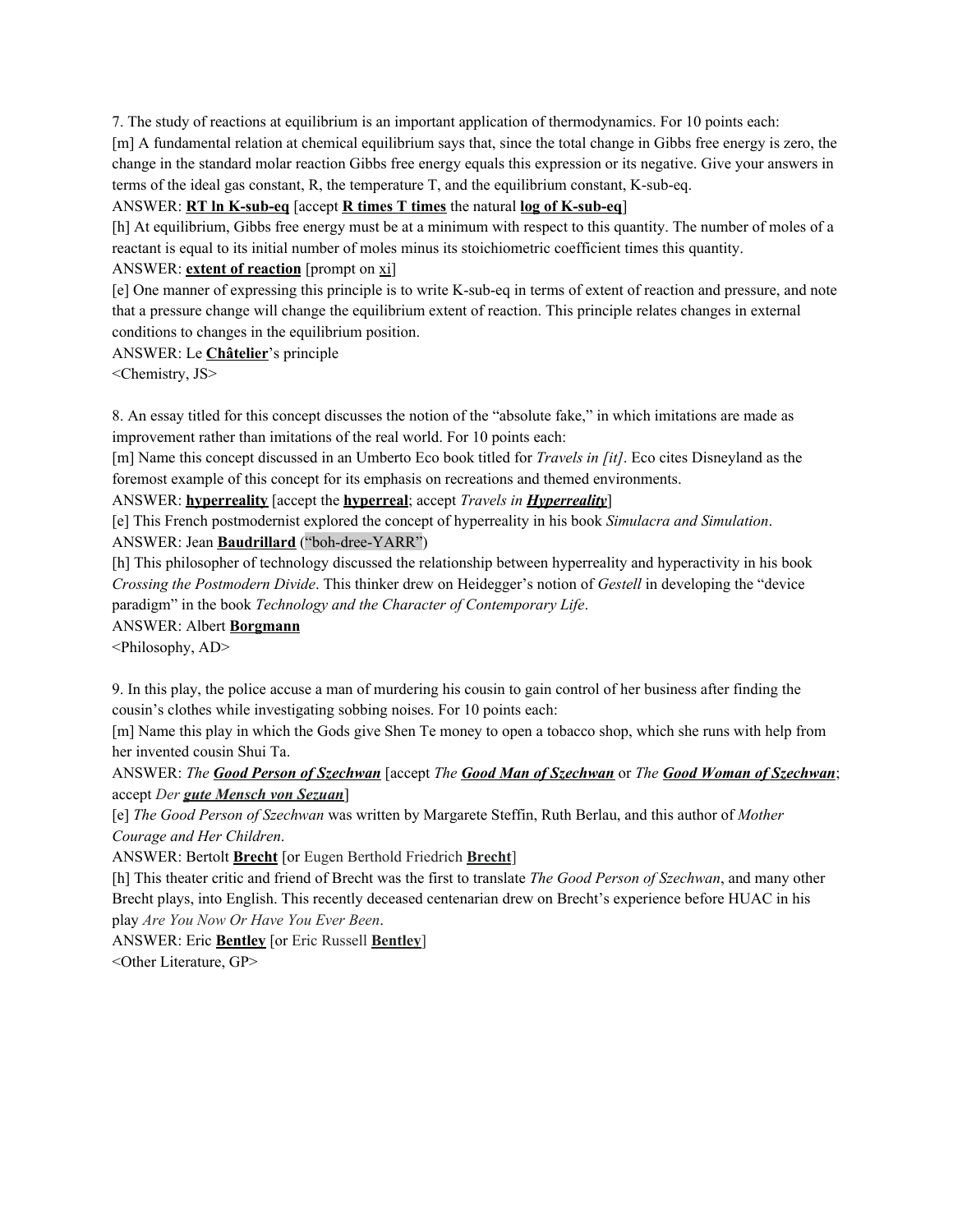10. Raphael Pumpelly excavated the two mounds that make up the site that names this civilization. For 10 points each:

[h] Name this Chalcolithic civilization that began around 4000 BCE in southern Turkmenistan. A stamp seal uncovered by Fredrik Hiebert may indicate that this civilization was one of the first to independently develop writing.

ANSWER: **Anau** civilization [accept **Anau** I, II, II or IV]

[e] The Anau stamp seal features symbols remarkably similar to the small seal script used by this Chinese dynasty thousands of years later. The first emperor of this dynasty had the Terracotta Army built for his tomb.

ANSWER: **Qin** dynasty [accept **Ch'in** dynasty]

[m] Skeletons of these animals in tombs at the Anau II ("two") site may indicate that they were first domesticated by the Anau culture. One of the two main species of these animals is named for a region of Central Asia north of the Hindu Kush that was the furthest east of the Hellenized kingdoms.

ANSWER: **camel**s [accept Bactrian **camel**s]

<Other History, TH>

11. The British Museum holds a group of three of these artworks from Vere, Jamaica made from guayacan hardwood. For 10 points each:

[h] Name this type of sacred figurine of ancestors or deities created by the Taino and Arawak people of the Caribbean. An example of one of these carvings held by the Met shows a spirit from the *cohoba* ceremony balancing on its head.

ANSWER: **zemi** figurines [or **zemi** carvings; accept **zemi** choba stand; accept Vere **Zemi** Figures]

[e] Another notable Taino artwork is a curved one of these pieces of furniture formed from the back of a man on all fours. A golden one of these objects served as the throne of the Ashanti kings.

ANSWER: **seat** [accept **chair**; accept **stool**; accept the Golden **Stool**; accept Taino Ritual **Seat**]

[m] The Vere Zemi figures are primarily made of wood inlaid with these objects. These objects were carved into elaborate corbets worn by people of the Mississippian and Hopewell cultures, while the people of the Pacific Northwest made dentalium jewelry from teeth, tusks, and these objects.

ANSWER: sea**shell**s [accept more specific answers like scallop **shells** or mollusk **shells**; accept dentalium **shells**; accept tooth **shell**s or tusk **shell**s]

<Painting/Sculpture, TH>

12. The short story collection *Monkfish Moon* and the novel *Reef* both take place during this conflict. For 10 points each:

[h] Name this conflict that provides the setting of the 2010 novel *Chinaman*, in which an alcoholic sportswriter attempts to track down a missing cricket superstar during it.

ANSWER: **Sri Lankan Civil** War [or **Eelam** War; accept **Sinhalese-Tamil** conflict or war] (*Chinaman* is by Shehan Karunatilaka. *Reef* and *Monkfish Moon* are by Romesh Gunesekera.)

[e] The Sri Lankan Civil War provides the backdrop to Michael Ondaatje's ("awn-DAH-chee's") novel *Anil's Ghost*. Ondaatje also wrote this Man Booker-winning novel in which a burn victim recovers in an Italian villa during World War II.

# ANSWER: *The English Patient*

[m] Ondaatje's poetry is collected in a volume named for a "peeler" of this spice. Another Sri Lankan-Canadian author, Shyam Selvadurai, used 1920s Colombo as the setting of his novel titled for "gardens" of this spice. ANSWER: **cinnamon** [accept *The Cinnamon Peeler*; accept *Cinnamon Gardens*]

<Long Fiction, TH>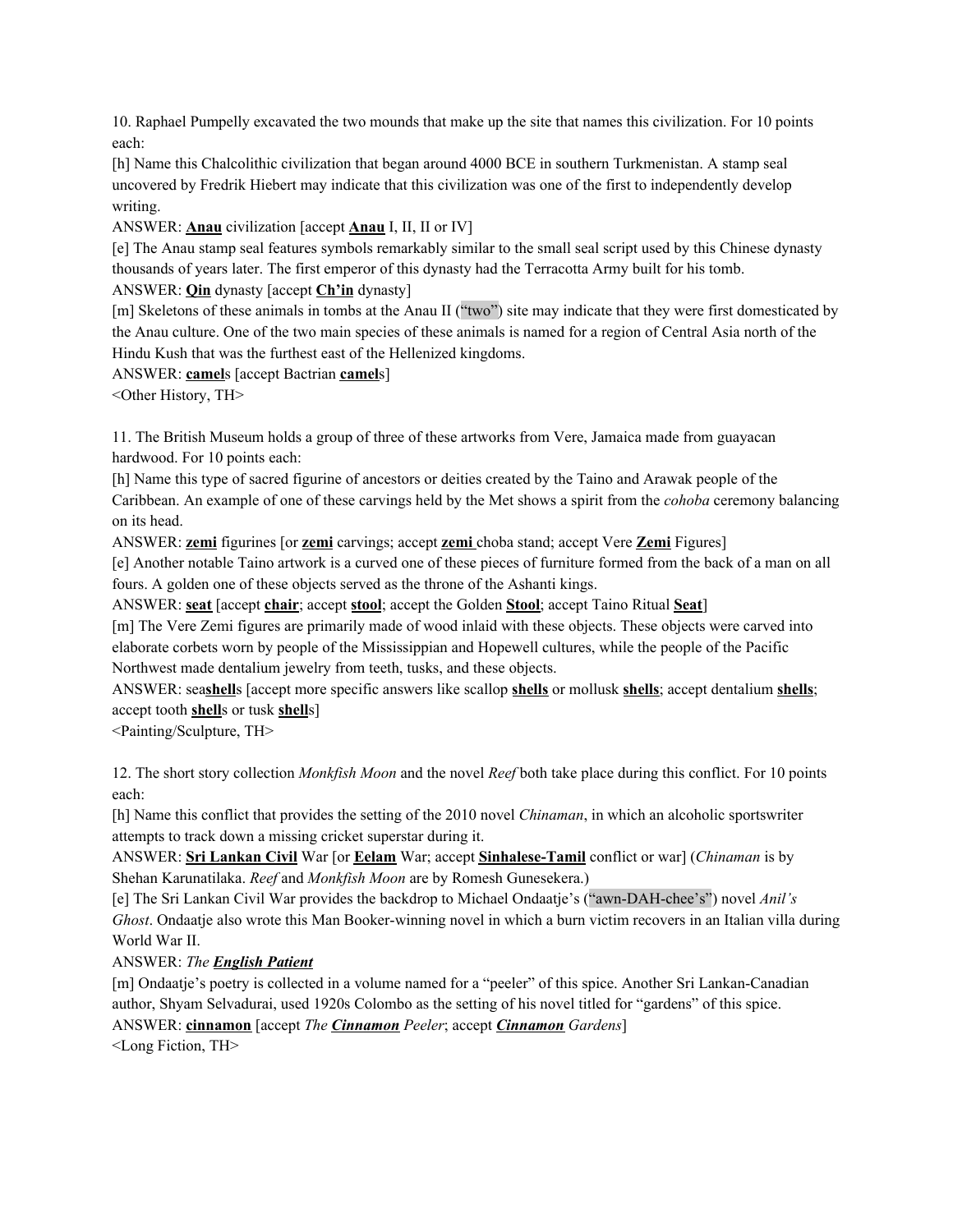13. The ensembles that accompany this performing art are divided into *wenchang* and *wuchang*, or the civic instrument ensemble and the military instrument ensemble. For 10 points each:

[e] Name this type of East Asian performing art whose masterpieces include *Seven Little Fortunes* and *The Hegemon-King Bids His Concubine Farewell*. This performing art combines acting, singing and dancing, and like an analogous Western genre, features arias.

# ANSWER: **Chinese opera** [or **Peking opera**; or **Beijing opera**; or **Yue opera**; or **Cantonese opera**; or **xiqu**; or **jingju**; prompt on <u>opera</u>]

[m] The *wuchang* percussion ensemble used in Chinese opera uses the large *daluo* and the small *xiaoluo*, types of these instruments that produce falling and rising pitches respectively. Examples of these instruments used in gamelan music generally hang in a frame.

ANSWER: **gong**s [accept hanging or suspended **gong**; accept **tam-tam**s; accept bossed **gong**s]

[h] The melodic *wenchang* ensemble used in Chinese opera features this bowed two-stringed instrument. This spike fiddle was the primary instrument of composer Liu Tianhua.

ANSWER: *erhu* ("AR-hoo") [prompt on Southern fiddle; prompt on Chinese violin or Chinese fiddle] <Other Arts: Auditory, LL>

14. The bureau that organized these meetings published the journals *The Call* and *Lotus*. For 10 points each: [h] Name this series of conferences held from 1958 to 1979, the first of which took place in Tashkent. These conferences were nominally about literary exchange between two continents, but generally had an anti-imperialist

political slant. ANSWER: **Afro-Asian Writers**' Conferences

[e] The Afro-Asian Writers' Conferences were inspired by the Bandung Conference, where the Non-Aligned Movement was established. The Non-Aligned Movement was led by Josip Broz Tito and this first prime minister of an independent India.

ANSWER: Jawaharlal **Nehru**

[m] While speaking at the first Afro-Asian Writers' Conference, this American urged African leaders not to buy goods from the West. This historian wrote the monumental study *Black Reconstruction in America*.

ANSWER: W. E. B. **Du Bois** [or William Edward Burghardt **Du Bois**]

<Other History, TH>

15. Sylow's first theorem is the strongest partial converse to this theorem. For 10 points each:

[m] Name this theorem that states that for a group *G*, the order of any subgroup of *G* divides the order of *G*. ANSWER: **Lagrange**'s theorem

[e] Another partial converse to Lagrange's theorem is Cauchy's theorem, which asserts the existence of a cyclic subgroup of G for each divisor of the order of G that has this property. Euclid proved that there are infinitely many numbers with this property.

# ANSWER: **prime** [or **prime** numbers]

[h] *Two answers required*. For a group *G* that acts on a set *S*, Lagrange's theorem can be invoked to prove that the size of this set is equal to the index of this other set in *G*. For an element *x* of *S*, one of these sets is the subset of *S* obtained by the action of *G* on *x*, while the other set is the subset of *G* that leaves *x* fixed under the group action. ANSWER: **orbit** [accept **orb** of x; accept **O-sub-G** of x] AND

# **stabilizer** [accept **stab** of x]

<Other Science: Mathematics, LL>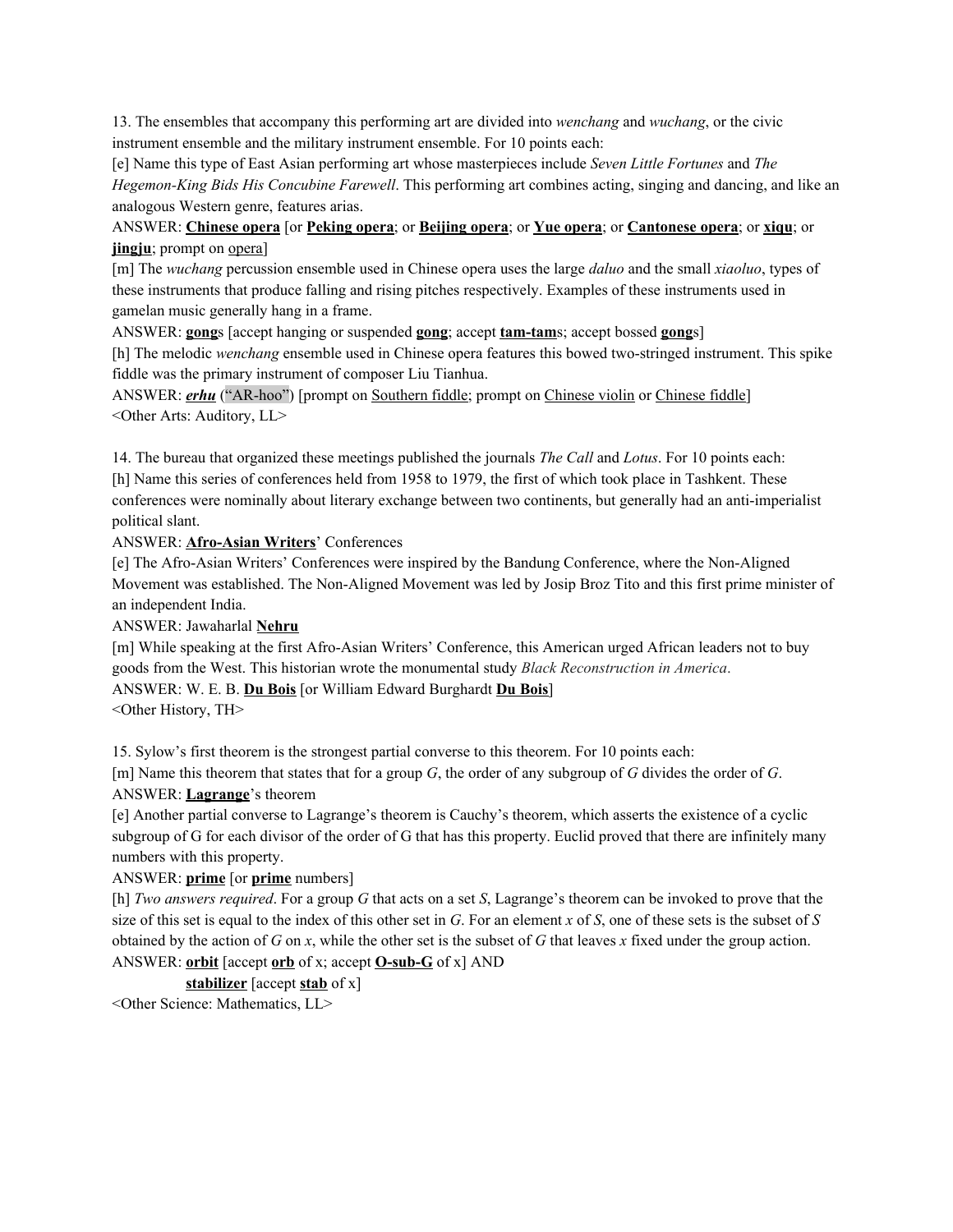16. An affordable loans program established in 1959 holds the Department of Housing and Urban Development responsible for twenty billion dollars in mortgages for these facilities. For 10 points each:

[h] Name these facilities, some of which are certified by the Green House Project. The state governments of Illinois and Missouri had to take over control of some facilities run by Rosewood after that company went bankrupt.

ANSWER: **nursing home**s [or **assisted living** facilities; or **old-people's home**s; or **skilled nursing** facilities; or **care home**s; or **convalescent home**s; or equivalents; reject "hospitals" or "hospices"]

[e] NIMBYs in New York City blocked a plan to turn a nursing home named for members of this religious faith into a model elderly community. Orthodox members of this religious community were particularly hard hit by an early COVID-19 outbreak in Rockland County, New York.

ANSWER: **Judaism** [accept New **Jewish** Home; accept **Jew**ish people or Orthodox **Jew**s]

[m] Even before the COVID-19 pandemic, US nursing homes have been a hotbed of disease outbreaks. For instance, eight residents of a nursing home in New Mexico died from an outbreak of this antibiotic-resistant and spore-forming bacterium, sometimes treated with fecal microbiota transplants.

ANSWER: **C**lostridium **diff**icile

<Current Events, MB>

17. Answer the following about pattern-recognition receptors, or PRRs, which facilitate an immune response by recognizing conserved structural motifs, for 10 points each.

[e] PRRs promote this immune response by binding to damage-associated molecular patterns. Mast cells release histamine in this immune response that results in redness, heat, swelling, and pain near the wound.

#### ANSWER: **inflammation**

[m] The TIR domain of these transmembrane PRRs binds to adaptor proteins such as MyD88 and TRIF. Humans possess ten of these receptors that are similar to a receptor that binds to Spätzle ("sh'PETZ-luh") in *Drosophila*.

# ANSWER: **TLR**s [or **Toll-like receptor**s]

[h] C-reactive protein and this other soluble PRR promote opsonization. C1q has a similar structure to this protein, which forms an active complex with MASP-1 and MASP-2 to activate C4 and C2.

# ANSWER: **MBL** [or **mannose-binding lectin**; accept **mannan-binding lectin**; accept **mannan-binding protein** or **MBP**]

<Biology, JS>

18. An Eavan Boland poem about a person doing this action opens "Flesh is heretic. / My body is a witch. / I am burning it." For 10 points each:

[e] Name this activity remarkably done for months by an Irish girl in Emma Donoghue's novel *The Wonder*. In a Franz Kafka story, an "artist" who performs this action in a cage is eventually replaced by a leopard.

ANSWER: **not eating** [accept going **hungry**; accept **starving** themself; accept **refusing food**; accept being **anorexic** or having **anorexia** nervosa; accept having an **eating disorder**; accept **fast**ing]

[m] This author's memoir *Hunger* documents her complex relationship with periods of anorexia and overeating, as well as her rape at age 12. This author of *Bad Feminist* currently hosts a book club for Vice News.

#### ANSWER: Roxane **Gay**

[h] This author detailed how increased power for women corresponded with a sharp rise in eating disorders as a result of unrealistic beauty standards in a 1991 book. Her other books of feminist thought include *Promiscuities* and *Vagina: A New Biography*.

ANSWER: Naomi **Wolf** (The unnamed book is *The Beauty Myth*.)

<Other Literature, TH>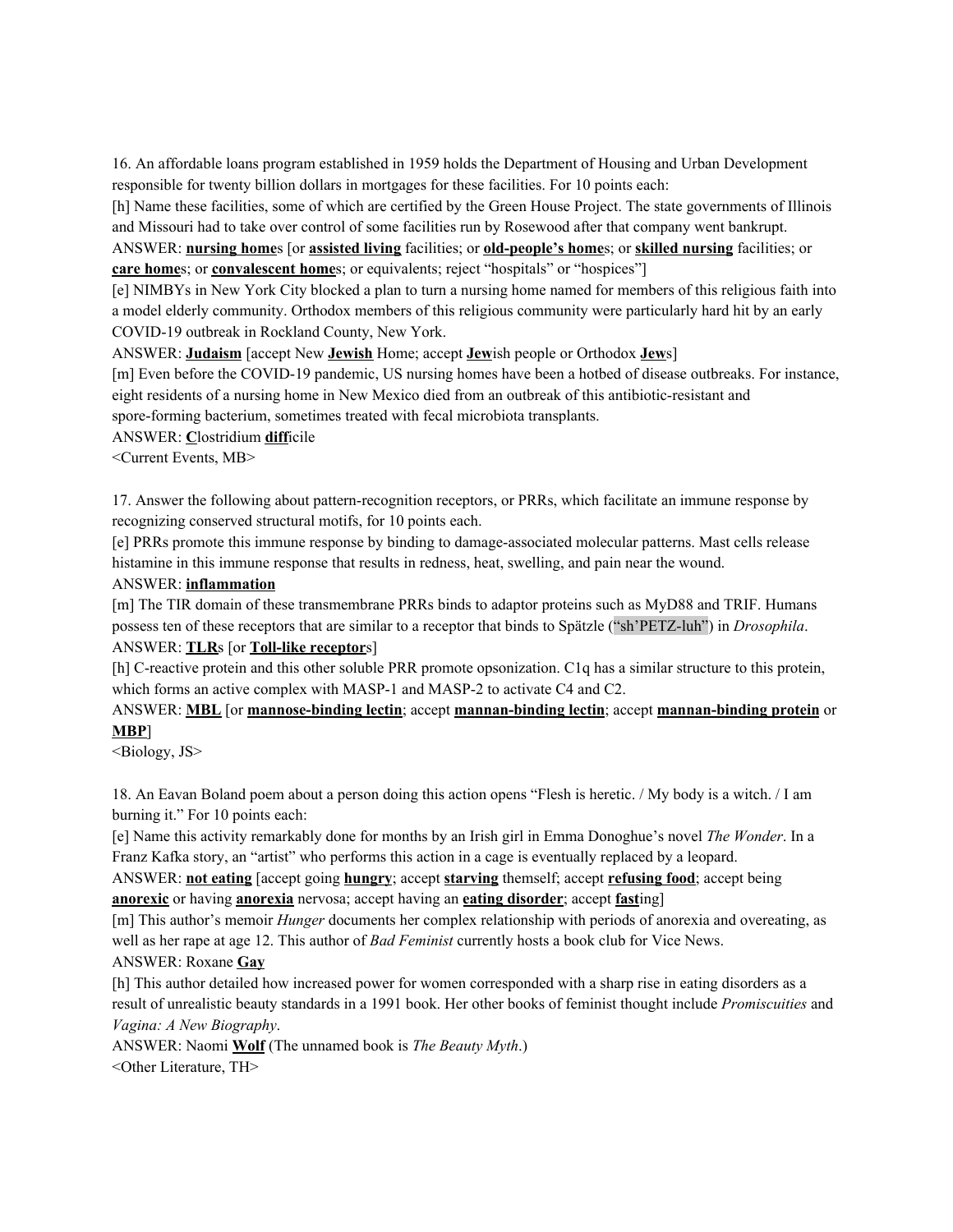19. The animal that sometimes names this phenomenon was borrowed from a passage from Dostoyevsky's *Winter Notes on Summer Impressions* that gives a folk psychological explanation of it. For 10 points each:

[h] Name this cognitive phenomenon, in which the conscious suppression of certain thoughts make them more likely to be thought about. It was first formally described in a 1987 Daniel Wegner experiment that asked people not to think about a certain animal.

ANSWER: **ironic process** theory [accept **ironic rebound**; accept the **white bear** phenomenon or problem; accept attentional **white bear** phenomenon; prompt on AWB]

[e] Ironic rebound can plague people with this disorder who attempt to use methods of thought suppression. This anxiety disorder is characterized by repetitive, intrusive thoughts paired with unavoidable related tasks or rituals. ANSWER: **obsessive-compulsive** disorder [accept **OCD**]

[m] A 1994 behaviorist study of thought suppression found that subjects asked not to think about these concepts wrote descriptions of skinheads that were less influenced by them. An experiment by Steele and Aronson found that awareness of these concepts affected students' performance on the verbal portion of the GRE.

ANSWER: **stereotype**s [accept **stereotype** threat]

<Social Science: Psychology, TH>

20. After his girlfriend May breaks up with him on April Fool's Day, a character in this film buys a can of pineapples with an expiration date of May 1 every day for the next month. For 10 points each:

[m] Name this 1994 film featuring two consecutive, loosely connected stories revolving around the love lives of two unnamed policemen.

#### ANSWER: *Chungking Express* [or *Chóngqìng sēnlín* or *Chungking Forest*]

[e] *Chungking Express* is a film by this Hong Kong-based director, who also made *Happy Together* and *In the Mood for Love*.

ANSWER: **Wong** Kar-wai

[h] *In the Mood for Love* is part of an informal tetralogy of Wong Kar-wai films, along with the upcoming *Blossoms*, *2046* and *Day of Being Wild*. (pause) *Days of Being Wild* is set in Hong Kong and this non-China country, also the home of a contemporary slow cinema director who made a four-hour-long adaptation of *Crime and Punishment* in 2013.

ANSWER: **Philippines** [or Republic of the **Philippines**; or Republika ng **Pilipinas**] (The unnamed film is *Norte: The End of History* by Lav Díaz.)

<Other Arts: Film, WG>